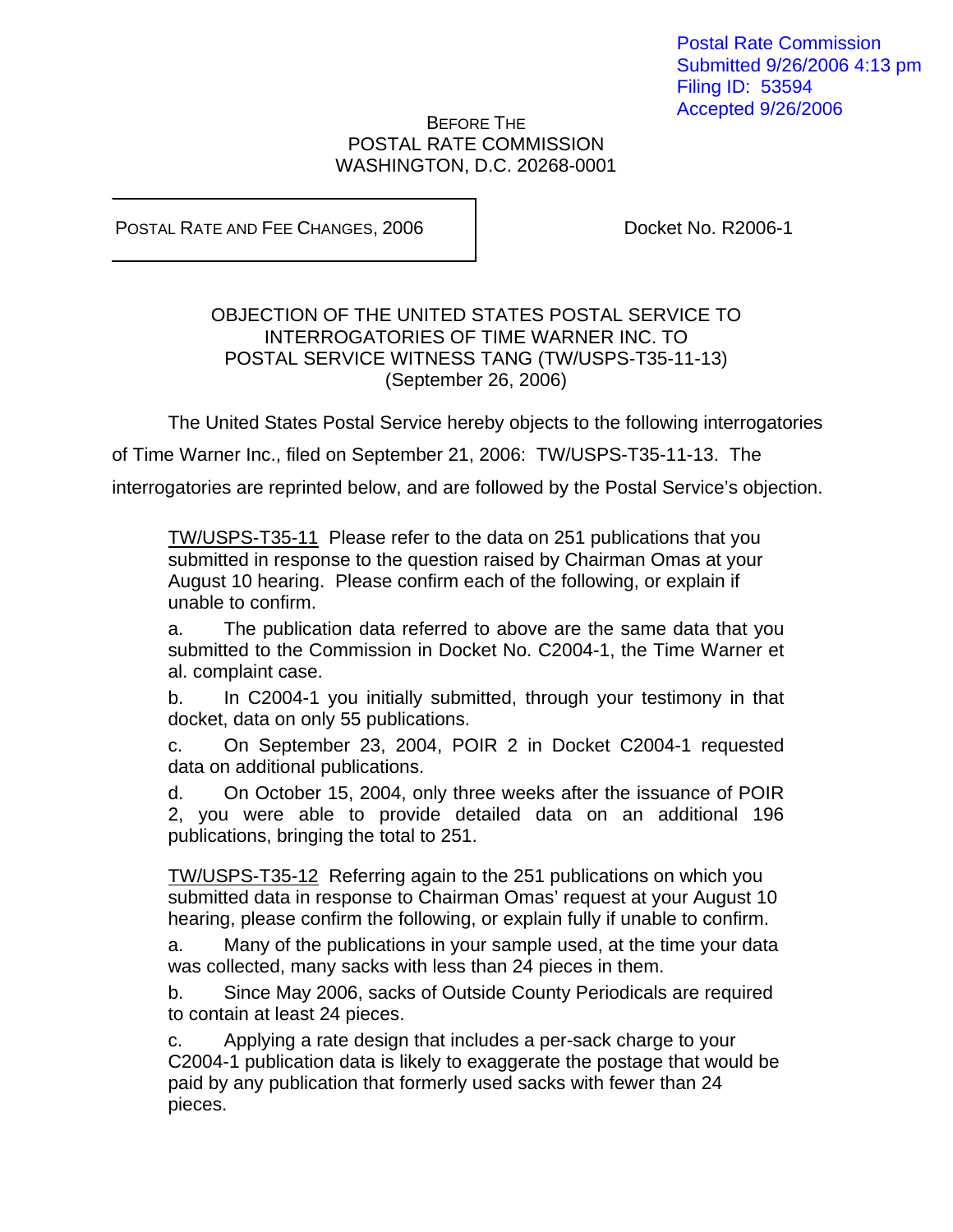d. In order to accurately determine the impact of a rate design that includes a per-sack charge on a publication that previously used sacks with fewer than 24 pieces, one must consider not only the reduced number of sacks but also the likely migration of bundles to sacks with less presort.

TW/USPS-T35-13 It is now four months since the 24-piece sack requirement went into effect. Given that, and the importance of evaluating accurately the likely impact of the various rate designs proposed in the present docket, please provide a fresh set of mail characteristics data, either for the same 251 publications that you used in C2004-1 or a similarly selected set of publications. The data should be collected for publications that are already in compliance with the 24-piece per sack requirement and other recent regulations.

The data provided for each publication should include all the information needed to determine what postage each publication:

(1) pays under current (R2005-1) rates;

(2) would pay under your proposed rates

(3) would pay under the rates proposed in this docket by witness Glick (MPA-T-2); and

(4) would pay under the rates proposed in this docket by witness Mitchell (TW-T-1).

The Postal Service objects to the above-reference interrogatories on the grounds

of improper Rule 25(a) discovery and burden. As a preliminary matter, these

interrogatories are clearly improper follow-up. Witness Tang finished appearing before

the Commission over a month ago, and she has not filed any recent responses to

interrogatories that are still subject to follow-up discovery. Time Warner appears to

recognize this, since their cover page to these new interrogatories cites Rule 25(a)<sup>1</sup> as

the authority for filing these interrogatories at this time.

 $\overline{\phantom{a}}$ 

However, Rule 25(a) does not authorize additional discovery against witnesses

from the Postal Service's direct case. Instead, Rule 25(a) is directed at "discovery

against a participant." Moreover, Rule 25(a) discovery is generally limited to issues not

addressed in the Postal Service's direct case which, the Postal Service submits,

<span id="page-1-0"></span><sup>&</sup>lt;sup>1</sup> Rule 25(a) is based upon the former Special Rule 2E, which was incorporated into Rule 25(a) in 1999. See Order No. 1274 (1999)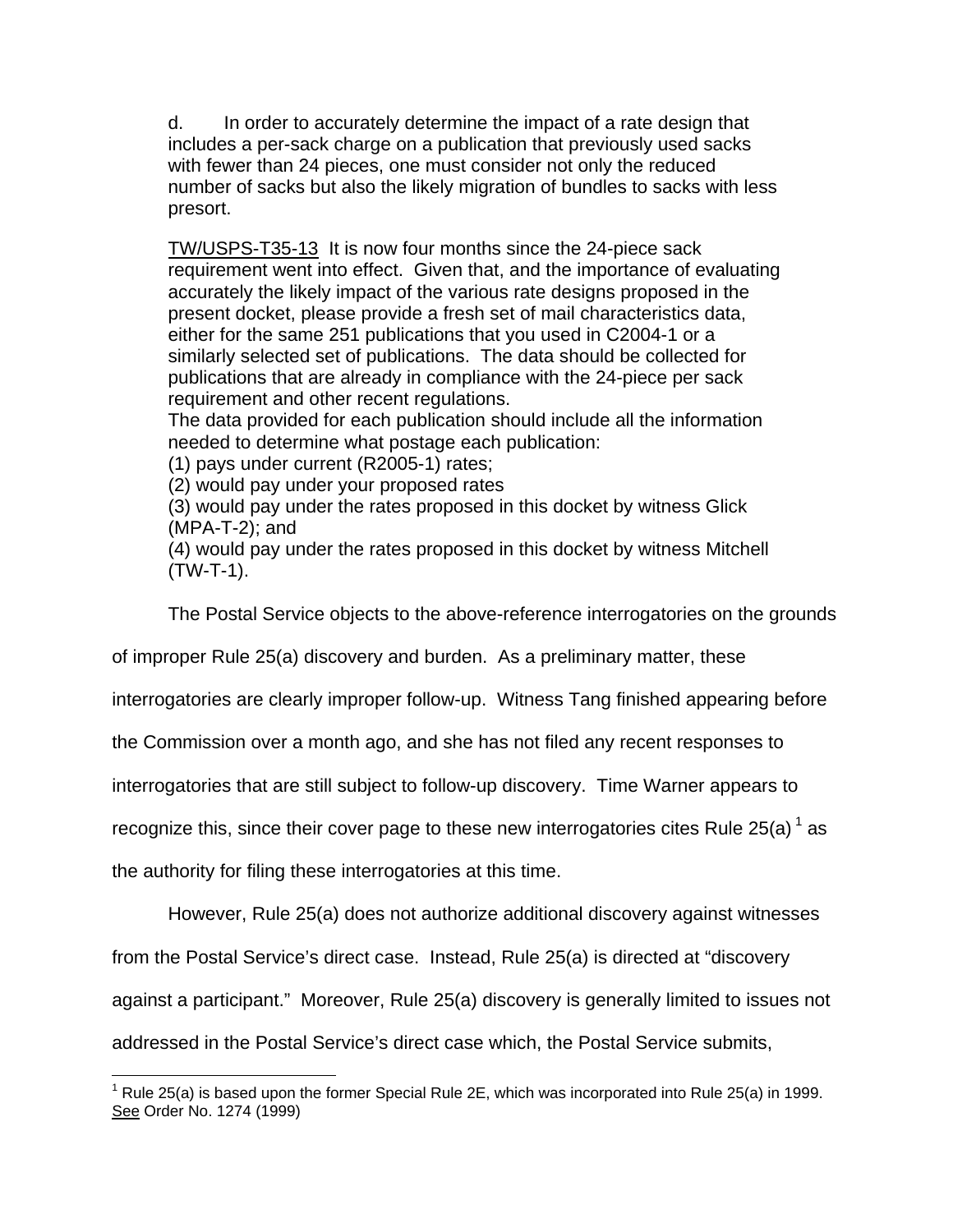logically includes responses to interrogatories or questions posed during hearings on the Postal Service's direct case. Specifically, in interpreting Special Rule 2E (and thus Rule 25(a)), the Presiding Officer has stated:

Questions which ask a Postal Service witness to explain a study he directed and/or presented as part of the Service's direct presentation, or to comment on a matter related to, albeit not specifically addressed in such a study, would appear to be beyond the scope of Rule 2E.

See P.O. Ruling No. R87-1/108 at 2. The focus of the above-referenced interrogatories is the data set on 251 publications, provided by witness Tang in response to a question posed by Chairman Omas at the August 10, 2006 hearing.<sup>[2](#page-2-0)</sup> Asking witness Tang to clarify certain aspects of that data set is outside the scope of Rule 25(a) discovery, as interpreted by the Commission. Therefore, the Postal Service objects to TW/USPS-T35-11-13 as improper under Rule 25(a).

In addition, even if these questions were directed to the Postal Service, rather than witness Tang, they would not be proper discovery under Rule 25(a). Rule 25(a) applies when a party needs to obtain information "available only from the Postal Service." See 39 C.F.R. § 3001.25(a). Interrogatories TW/USPS-T35-11-12 do not seek information only available from the Postal Service, because the requested information is available in the records for Docket No. C2004-1 and R2006-1. Thus, the Postal Service objects to those two interrogatories on the grounds of improper Rule 25(a) discovery, even if they were to be redirected to the Postal Service as an institution.

 $\overline{\phantom{a}}$ 

<span id="page-2-0"></span> $2$  See Response of United States Postal Service Witness Tang to Question Posed by Chairman Omas at the August 10, 2006 Hearing (August 17, 2006)